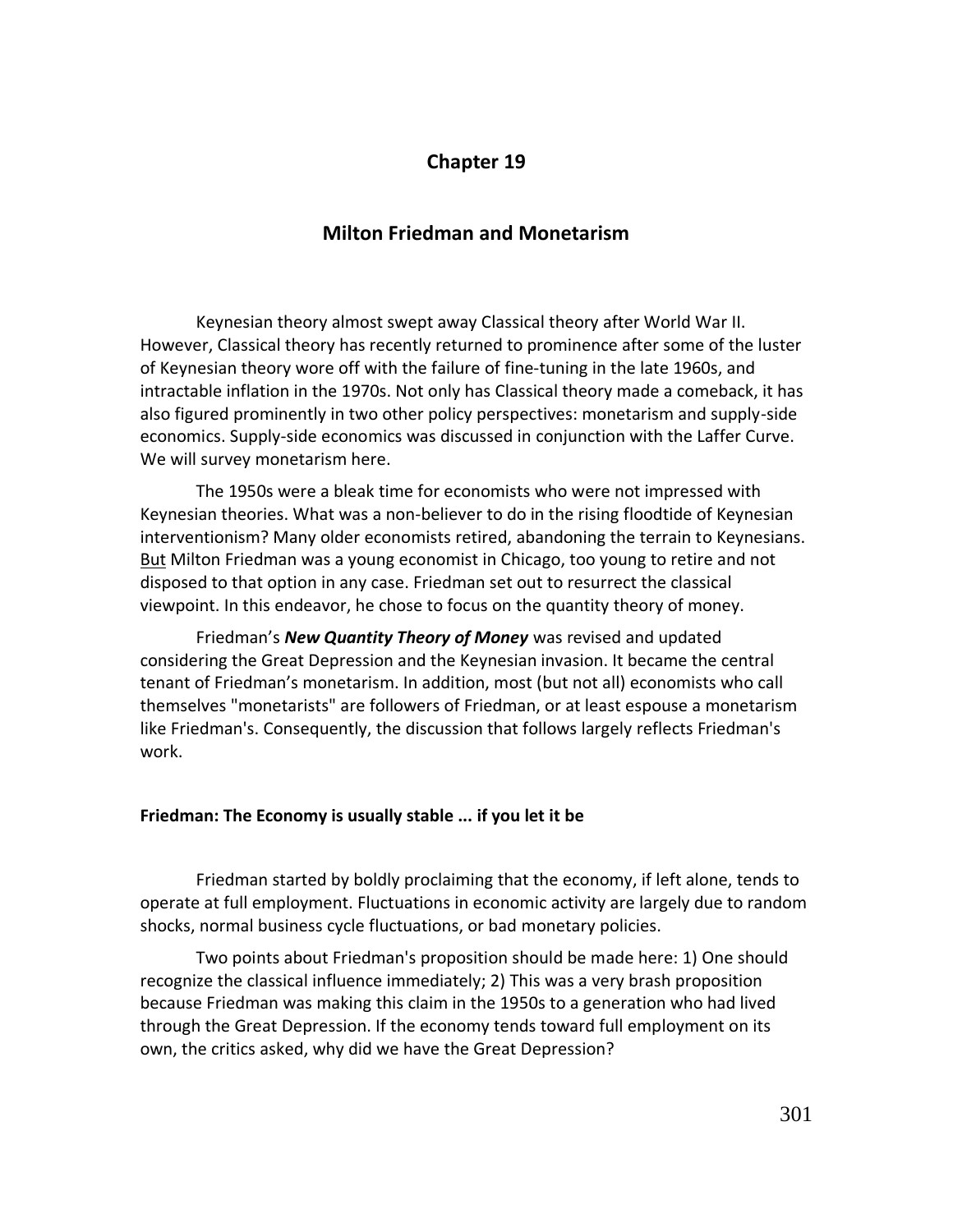This is an understandable question and one that has served as the acid test for new macroeconomic theories. Can your theory explain the Great Depression? If your new theory cannot explain the Great Depression, then no one is very interested in what you have to say.

Friedman did not get very far with his theory until he provided an answer to this question. His response came in 1963, in a book co-authored with Anna Schwartz entitled, A Monetary History of the United States. This book was an exhaustive survey of fluctuations in the United States economy, especially the role of money and monetary policies in the business cycle. Chapter 8 in the book was titled "The Great Contraction" and dealt with the Great Depression. This was the critical chapter for Friedman and Schwartz, so they had Chapter 8 reprinted and published separately as a monograph (a short book) titled: The Great Contraction. The monograph was designed to give their explanation of the Great Depression maximum exposure.

#### **The Monetarist Explanation for the Cause of the Great Depression**

We can only provide a brief overview of the monetarist explanation of the causes of the Great Depression here. The critical points of Friedman and Schwartz's analysis follow.

The economy experienced a "garden variety" recession in the summer of 1929. The first year of the recession was rather unremarkable and it looked like any other recession. This was certainly not a great depression. However, in the autumn of 1930, crops failed in the American Midwest. Worse, regional banks in the affected area began to fail. Small local banks failed as drought-stricken farmers were unable to make loan payments. In turn, the larger regional banks that lent money to the local banks were affected. Large banks in the New York and other financial centers that did business with the regional banks were also pulled into the crisis.

Worse, the entire banking system was dragged into the crisis due to fears of a bank run. When troubled banks fail, it casts suspicion on all banks. This is the inherent vulnerability of a fractional reserve banking system. A run on an unhealthy bank can easily lead to runs on healthy banks. No bank, no matter how sound it is, can withstand a prolonged run. This was, in fact, why the Fed was created. It was to be a lender of last resort when healthy banks experienced runs on the bank.

Friedman and Schwartz argued that the Fed failed to act as a lender of last resort. As more and more banks failed, the crisis spread to larger urban banks. In December 1930, The Bank of the United States, a private bank in New York, failed. Friedman and Schwartz claimed that the bank, although basically sound, was a victim of the Fed's "crime of omission," its failure to act. The Fed allowed deposits to be withdrawn, lowering the money supply and creating panic.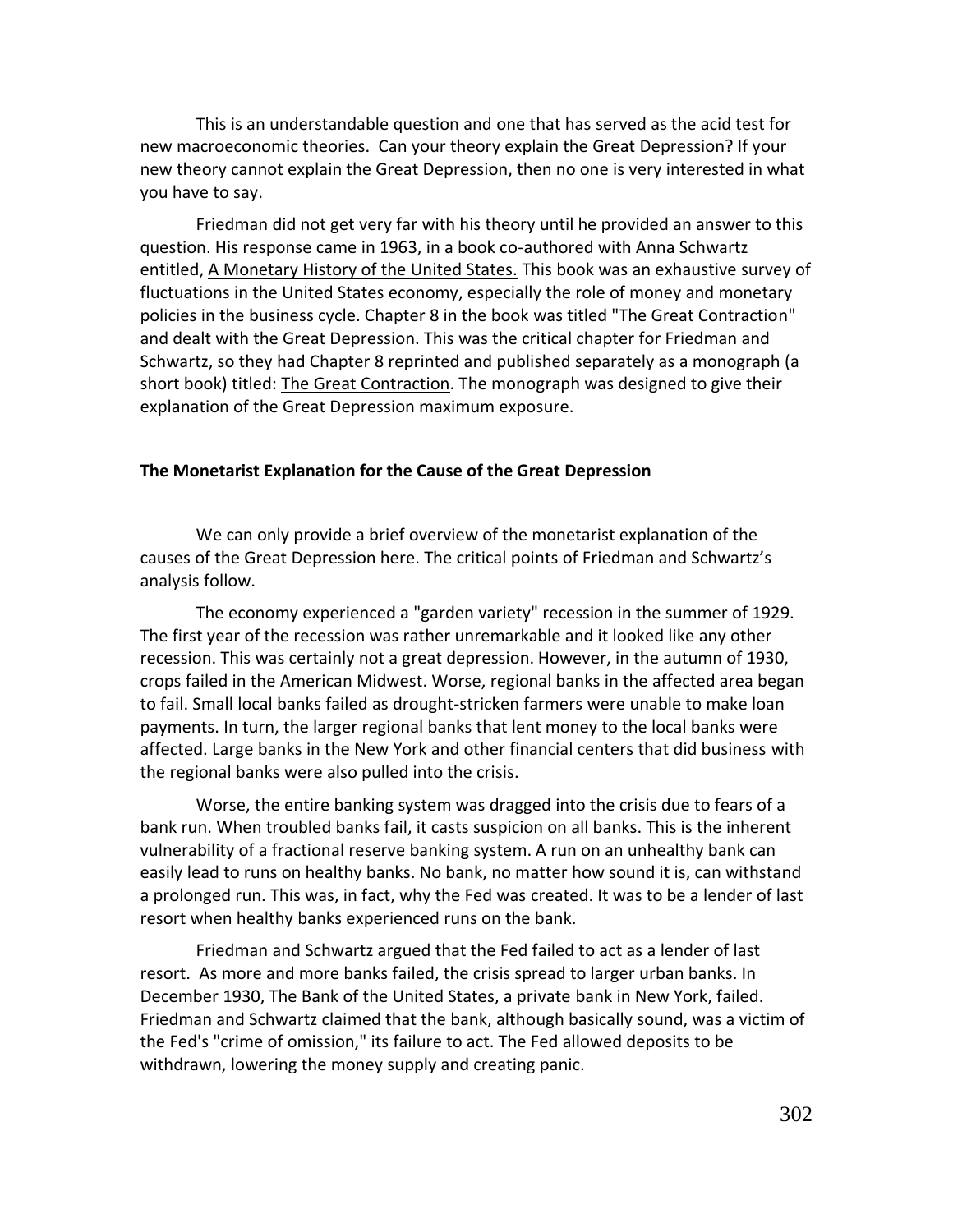The failure of the Bank of the United States had a profound impact on the banking system and the country. Most people did not know that this was a private Brooklyn bank. They thought that *The* Bank of the United States had failed, and it sent them into a panic over the safety of their bank deposits. What would you have done with your account at the Bank of Hayward (yes, there was a Bank of Hayward) if you had just heard that The Bank of the United States had just failed? The answer is obvious. However, Friedman and Schwartz argue that the Federal Reserve failed to see this obvious danger and take action to support the banking system. This was the Federal Reserve's first "crime of omission."

According to Friedman and Schwartz, the second crime of omission came in the spring of 1931 when a major European bank failed. Banks in the United States that had banking relations with this bank were put under pressure. Banks began to fail again and once more, the Fed did nothing. This second "crime of omission" was another failure to function as required and uphold the Federal Reserve's principle mandate of acting as a lender of last resort.

The final policy disaster came in the autumn of 1931. The United States was rumored to be going off the gold standard. A full discussion of the gold standard is not possible here but suffice it to say that this monetary mechanism committed countries to back their currency with gold. When countries went off the gold standard, they stopped paying currency holders the amount of gold that they had pegged their currency to. When the gold standard was resumed, the currency was backed once again by gold, but the gold content of the currency was quite often decreased. In other words, people got less gold for their dollars.

It is easy to see what a rumor like this would do. If you had dollar-denominated bank deposits and feared that the United States did not have enough gold to stand behind the dollar, what would you do? You would immediately convert your dollars to gold. If you and everyone else did the same, the United States would not have enough gold to back the currency and would have to go off the gold standard. The rumor would become a self-fulfilling prophecy.

To convince people that the United States was not going off the gold standard, and to attract gold to the United States, the Fed raised interest rates by contracting the money supply. This was the biggest reduction in the money supply that we have ever experienced, before or since.

This was also a disastrous mistake, Friedman and Schwartz argued. It was, they claimed, a "crime of commission." This was a crime of commission rather than omission because this time the Fed did something very harmful to the economy.

Friedman and Schwartz argued that the Great Depression started as a business cycle downturn but was worsened by crop failures and other random shocks, which then turned into a disaster due to terrible mistakes made by the Federal Reserve.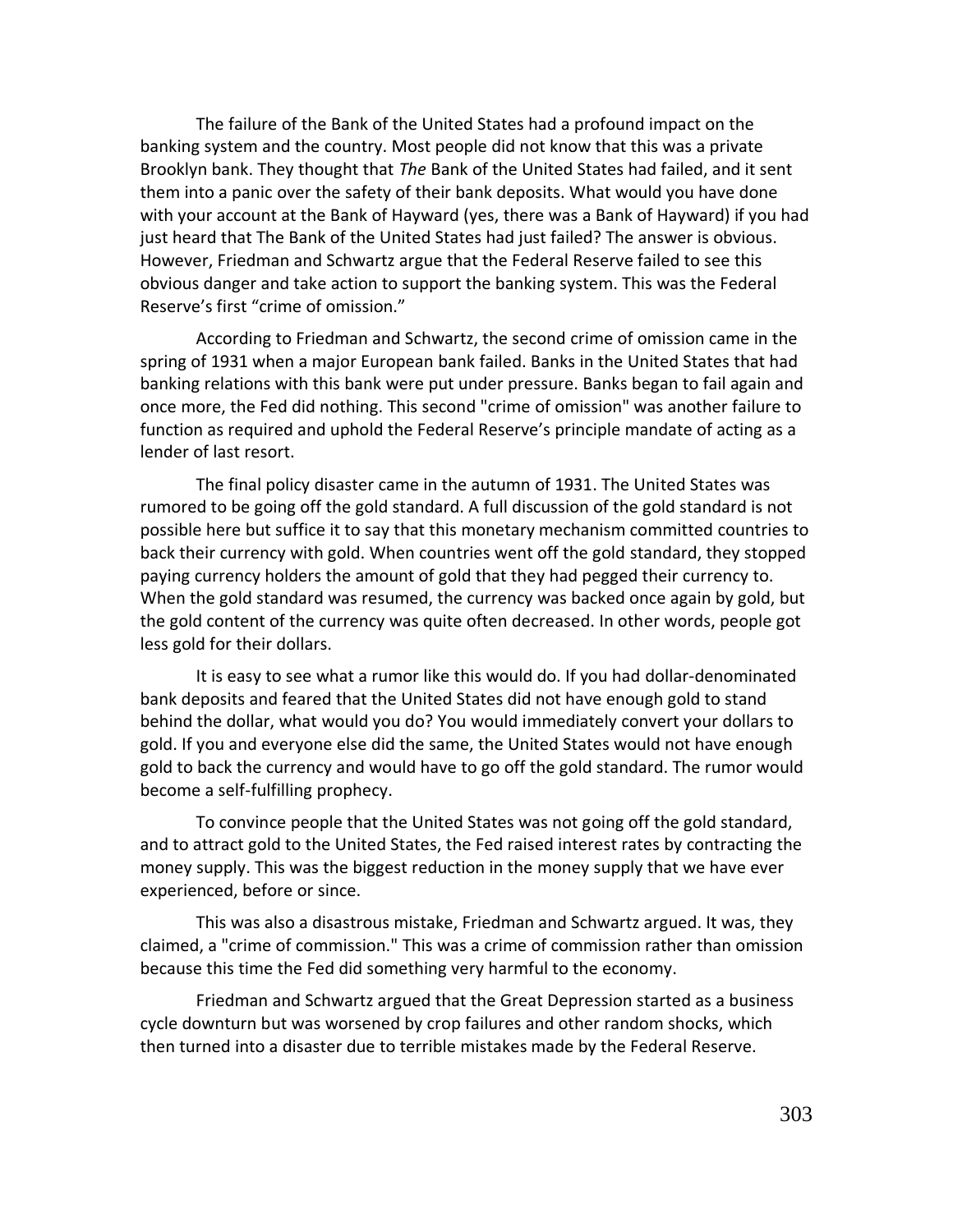#### **The New Quantity Theory**

Armed with an explanation for the Great Depression, Friedman made rapid headway. He updated and modernized (because of the Great Depression) the old quantity theory: *velocity* was not constant; it was only *very stable*. Classical economists had never argued that velocity was constant. They argued that velocity changed slowly over time in response to institutional factors and that velocity was constant concerning a change in the money supply during "normal times." We saw in the very "abnormal" German hyperinflation that velocity was certainly not constant. More importantly, Classical economists never argued that it should have been constant during this horrendous inflation.

Friedman's restatement is best seen as an attempt to clarify and bolster the Classical position on velocity by presenting the argument in different terms. His insistence on using the term 'stable' is more a repackaging rather than a departure from Classical theory. Friedman's restatement is designed to make two points: 1) velocity is stable concerning changes in the money supply, as long as policymakers do not create a mess like the Great Depression or the German hyperinflation; and 2) velocity will change over time, but predictably. Policymakers (the Federal Reserve) will know what it is at any point in time and can treat it as a constant for monetary policy purposes provided, again, that they have not created an abnormal situation that will cause velocity to change abruptly.

Has velocity shown the stability that Friedman predicted? Velocity is not constant, nor does it increase at a constant rate. However, until 1980, it did exhibit remarkable predictability – not perfect predictability to be sure, but enough to make a case for Friedman. However, after 1980, the predictability disappears, and velocity becomes very erratic and unpredictable. This created a crisis in the Monetarist camp and coincided with a decline in support for Monetarism. The reason for the decline in support for Monetarism is obvious. However, the reasons for the instability of velocity are still being debated. Likely, financial deregulation has been responsible for the volatility in velocity after 1980.

The New Quantity Theory also postulates a different effect of monetary expansion on short-run prices and output. According to Friedman, when the money supply changes, output will only be constant in the long run. In the short run, output and\or prices change will occur. For example, if the money supply were to increase by 10 percent, then nominal GDP would increase by 10 percent. This increase could come from a combination of output increases and price increases that amounted to a combined 10 percent. However, in the long run, the 10 percent increase in the money supply would, ceteris paribus, only increase prices by 10 percent. We are ignoring here growth in the economy from factors other than the increase in the money supply.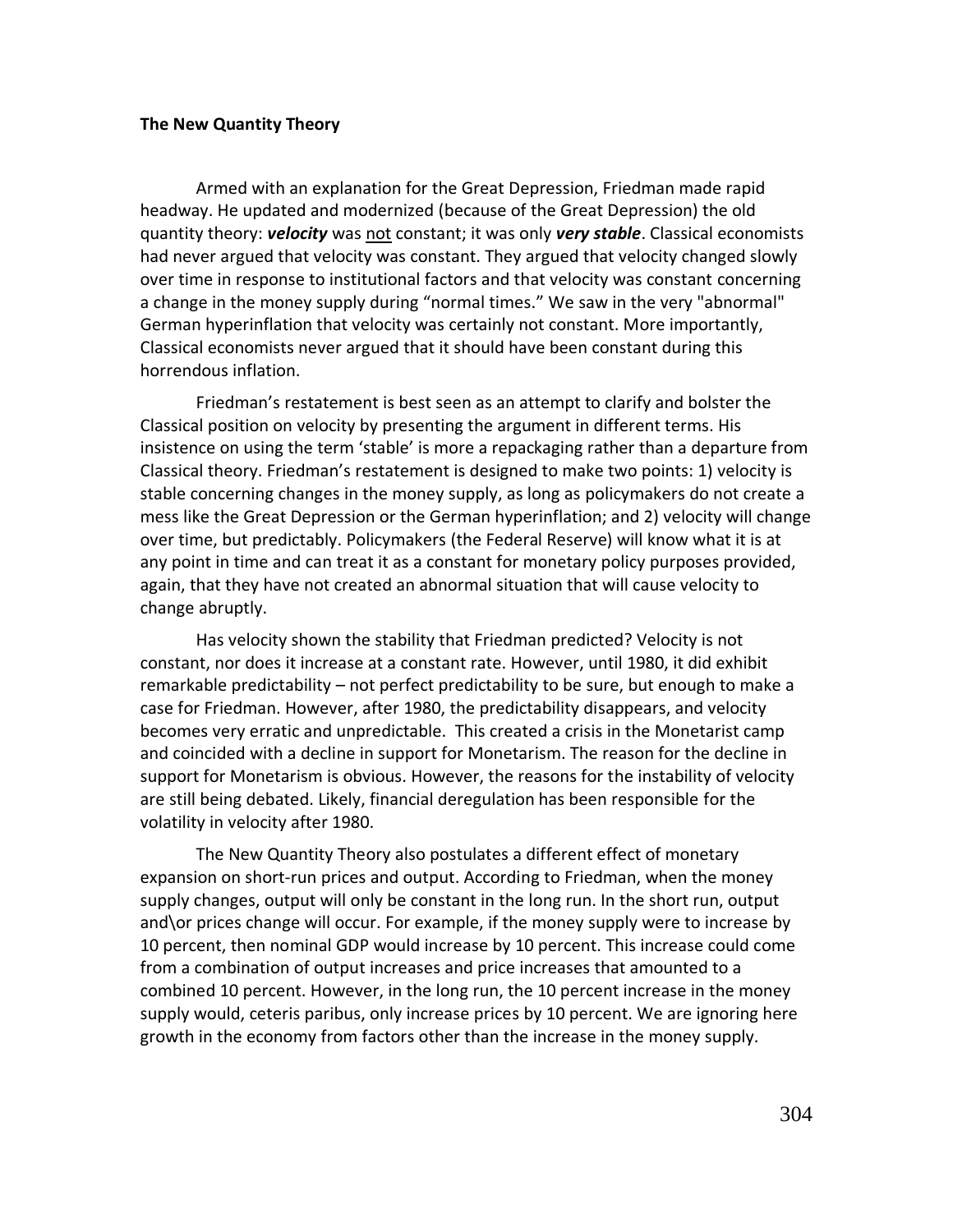Like the earlier classical quantity theory, the new quantity theory argued that changes in the money supply affected the economy directly, not through changes in interest rates. The dispute between Monetarists and Keynesians about whether money affects the economy indirectly, or directly, through interest rate changes is often called a debate over the **transmission mechanism** (just like the car part!). Really, it's a debate over whether to watch money supply growth or interest rates.

To counter the Keynesian tide, Friedman spent a lot of time countering the notion of a fiscal policy multiplier. He claimed that the multiplier was unstable and unknowable since one never knew how large it was or whether it had changed. Friedman countered Keynes' consumption function with his permanent income hypothesis. We discussed the idea behind the permanent income hypothesis in the discussion of Classical economics above. To Friedman, the reaction of consumers to a change in income depended on whether they viewed the income change as permanent or temporary. This meant that the multiplier, which depends on the MPC, is not stable or even knowable. Consequently, Friedman argued against the use of expansionary fiscal policies to "fix" recessions.

## **Monetarist Monetary Policy**

If you have followed the monetarist argument up to now, you may think that you know the policy that monetarists recommend control the money supply to fix economic problems (such as recessions) as they arise. If this is what you thought, you were wrong. There is one last piece of the monetarist argument that argues against this kind of monetary policy.

Friedman claimed that changes in the money supply affected the economy with a lag or a delay. By itself, this would not be too troublesome. We could simply have the Fed adjust for the lag. But the problem, according to Friedman, was far more intractable. The lags were variable lags. One could never know how long the lag was: 6 months? 12 months? 18 months? 2 years?

How can the Fed correct a recession if it can't tell how long the lag is? The answer is: it can't! Due to the variable lags, Monetarists argue that discretionary monetary policies will likely make a recession worse rather than better.

So, what is the solution? Monetarists argue that monetary policy should follow a *rule*. The money supply should be increased at a constant, even predetermined rate. The rate of increase should be enough to accommodate a growing economy. Would a five percent increase be reasonable? Friedman thought it was, but he was always quick to point out that the rate of increase was not the main point.

The main point, Friedman argued, was the need to put monetary policy on a rule basis rather than a discretionary basis. The fundamental goal of monetarists has always